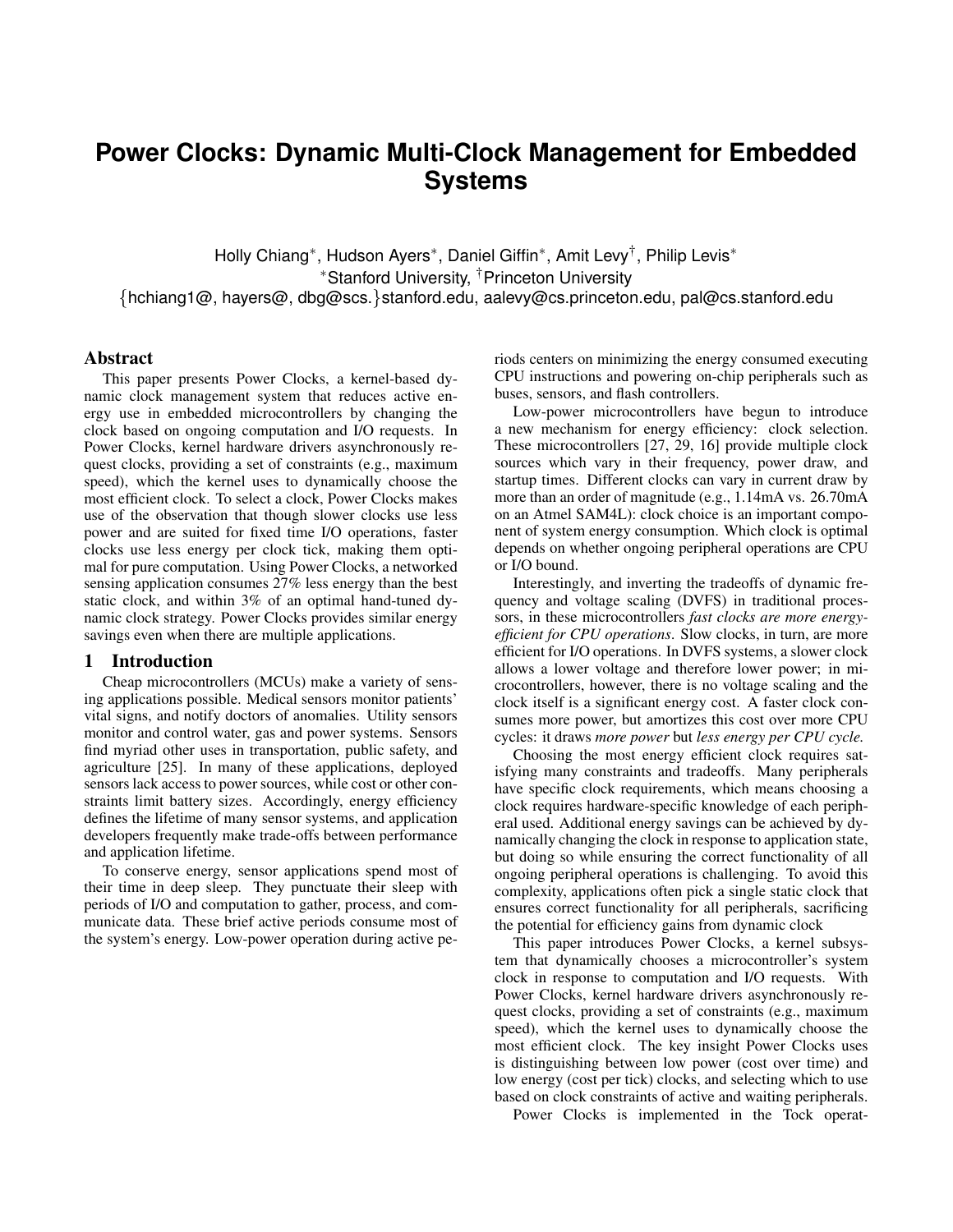ing system [20] and on two microcontrollers, the Atmel SAM4L [27] and the NXP K66 [16]. The energy savings provided by Power Clocks are evaluated using two example sensor applications. We find that using Power Clocks, a sensing application can consume 27% less energy than the best static clock, and only 2% more than an application-specific kernel that dynamically changes the clock. For multiprogrammed OS kernels, Power Clocks can provide similar energy savings when there are multiple independent applications, an otherwise impossible task.

## 2 Choosing Optimal Clocks

A clock is a simple signal that goes between 0 and 1. The clock's high frequency and high load, from driving all synchronous elements on the chip, means that the clock consumes a significant amount of power. The clock can be responsible for up to 40% of dynamic power consumption in synchronous digital circuits [4]. This number can be even more significant in low power microcontroller applications.

Modern Cortex-M MCUs allow software to choose between a number of clocks to drive the CPU, buses, and other peripherals. In addition to varying in frequency by orders of magnitude (115kHz to 180MHz on the SAM4L), these clocks can differ in type (RC oscillator, crystal oscillator, PLL/FLL). This allows the MCU to meet clock requirements ranging from specific frequencies, to fast startup times, to temperature stability. This section focuses on the trade-off between power and energy that different clocks provide, and introduces the benefits of and constraints on dynamically changing the clock.

## 2.1 Power vs Energy

Modern microcontrollers have sleep and deep sleep modes where power draw is minimal compared to active periods (*µ*A vs mA). On Cortex-M MCUs, sleep modes stop the processor clock while deep sleep stops all high frequency clocks and disables most non-essential peripherals [11].

During active periods, reducing energy use usually means lowering power draw, or the rate at which energy is consumed. On CMOS chips, power can be divided into dynamic and static power. Dynamic power is dissipated each time a signal toggles, causing capacitors to charge and discharge. Static power is dissipated by current leaking through powered transistors, even when they are not actively switching. While static power is an increasing concern with smaller CMOS processes, dynamic power still dominates for microcontrollers. Dynamic power scales linearly with clock frequency, while static power is independent of clock frequency. Accordingly, a circuit's power draw is a nearly linear function of frequency, with a significant constant component [3]. Slower clocks are *low power* since they draw less dynamic power, and therefore less power at a given instant. Faster clocks are *low energy*: as frequency increases, static power is amortized over more clock ticks, minimizing the energy per clock tick.

The typical sensor node consists of a sensing system to gather data, a processing system to locally process data, and a wireless communication system to transmit data [28]. Sensing and communication operations are usually I/O bound, while processing is compute bound. I/O bound op-



Figure 1: Cumulative energy used over time by an example sense-process-send application. Optimal dynamic clock management provides 32% energy savings over the best static alternative.

erations take a fixed amount of time regardless of the clock used; a faster clock does not lead to faster completion. To minimize energy, the low power clock should be used. Compute bound operations complete faster when a faster clock is used. To minimize energy, the low energy clock should be used. Since the low energy clock is effectively the fastest clock, compute operations are energy-optimal when they "race to idle" - they run at the fastest frequency in order to return to sleep as quickly as possible [3].

Many more powerful processors support DVFS, which aims to reduce the energy consumption on a single clock by reducing the clock's frequency in order to perform voltage scaling. This paper focuses on systems which support only a fixed voltage. Further discussion of why the techniques described in this paper are fundamentally different from DVFS techniques can be found in Section 6.

# 2.2 Dynamic Clock Change Benefits

Minimizing energy consumption requires using the right system clock. Systems today typically use one of two algorithms to manage clock energy: they use a slow, low power static clock or a fast, low-energy static clock (raceto-idle). Systems using a slow static clock choose the lowest power clock that is fast enough for all peripherals in a given workload. This algorithm is easy to implement and safe but wastes energy during compute-bound operations. Race-to-idle, in contrast, always uses the fastest clock so as to minimize static power consumption by entering deep sleep sooner. This is energy-efficient for compute operations, but can waste energy if there is I/O: using a 48MHz clock rather than a 4MHz clock to drive a 4MHz bus uses more power without reducing runtime.

Figure 1 shows these trade-offs for an example senseprocess-send application: a static 4MHz clock is more efficient during sensing (the first 150ms), while a static 48MHz clock is more efficient for processing data. Relative to sense and process, the send operation is short enough that its energy usage is relatively unnoticeable on the graph. The sense operation is I/O bound and lasts the same length regardless of clock used, while the processing data operation is compute bound and takes significantly longer with the slower 4MHz clock. Dynamically changing the clock to use low-power clocks for I/O bound operations, and low-energy clocks for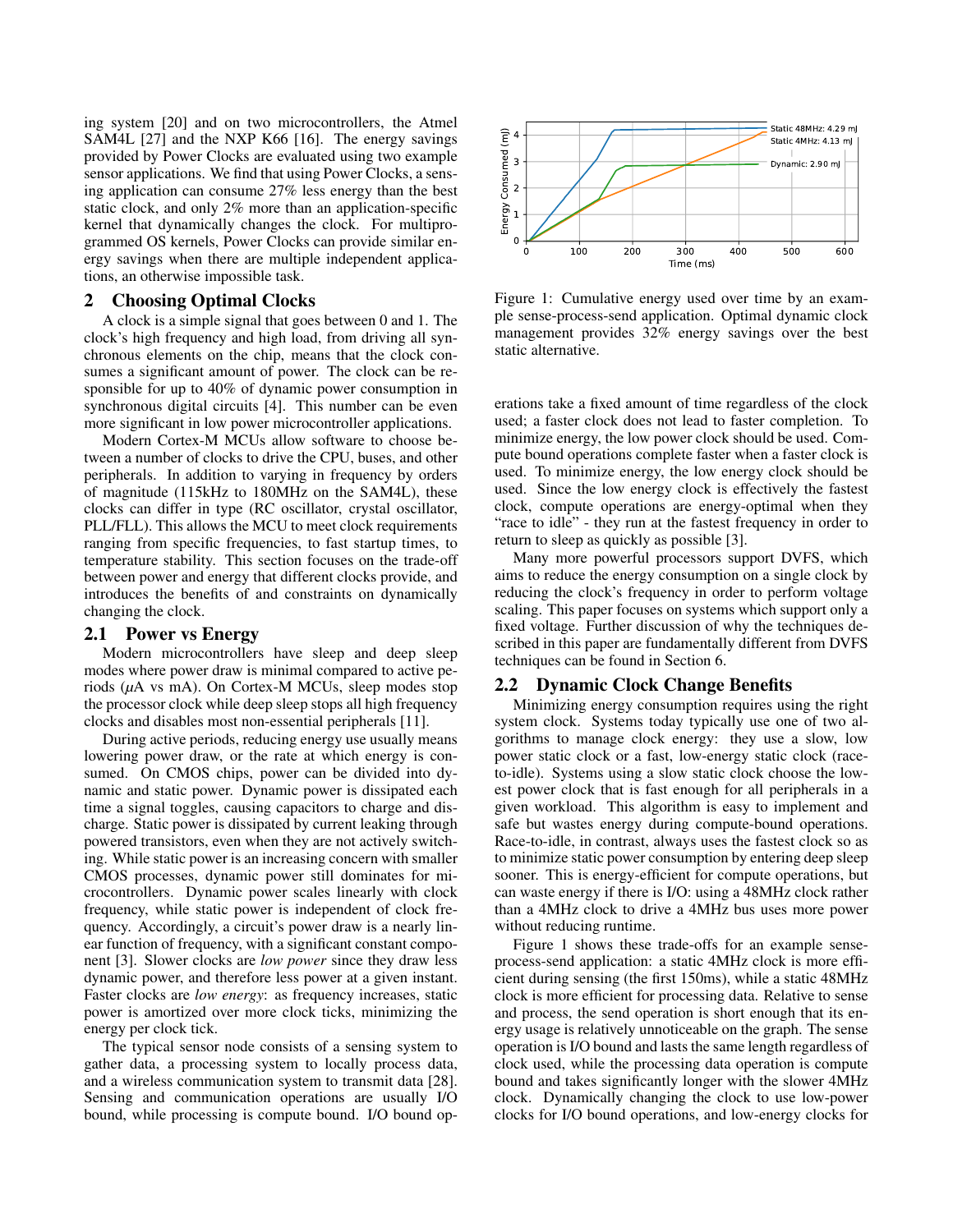computationally intensive operations, gives the best of both worlds, allowing the application to run almost as quickly as if the static 48MHz clock was used, while reducing energy consumption by 30-32% over the static clock choices.

# 2.3 Clock Change Constraints

Dynamic clock selection is necessary to ensure energyoptimal clocks are used for different operations. However, peripheral requirements must be considered at each opportunity for a clock change.

# *2.3.1 Clock Selection*

Even when many clock options are available, the choice of clock is often constrained, with the CPU, buses, and other peripherals each having their own clock requirements. For example, a UART bus might need to operate at a specific frequency (e.g. baud rate of 115200), or chips connected to a SPI bus may limit how fast the bus can run (e.g. 1MHz, 8MHz). The ADC may require a minimum frequency in order to achieve its desired sample rate. Additionally, a peripheral's clock requirements are often specific to its microcontroller.

A single clock cannot match the requirements of every peripheral, so most peripherals have a divisor that allows them to divide a clock to a lower rate. This is typically just a counter that triggers the peripheral clock after every *n* ticks of the input clock. For example, a bus with a maximum clock speed of 1MHz can be driven by an 8MHz clock after the bus divides the input clock by a factor of 8. However, this draws more power than using a 1MHz clock with no divider (the 8MHz clock draws more power).

It is not always possible to just use a faster clock. Peripherals may require specific clocks for reasons such as accuracy, or may only have access to a finite or integer divider.

## *2.3.2 Clock Change*

In addition to choosing which clock is optimal for a given set of ongoing operations, a clock management system must also consider *when it is safe* to change clocks. Some peripheral operations can function correctly across a clock change, but others require a constant frequency while they execute.

Some peripherals, such as SPI and I2C, have a clock line that indicates when a receiver should read from the data line. These peripherals can tolerate frequency changes while an operation is ongoing because the clock line synchronizes the receiver to the sender: if a clock edge is delayed by a few microseconds, or even milliseconds, the receiver can still read data correctly. However, a SPI or I2C bus may be used to communicate with an external chip, which can have a lower maximum clock frequency than the main microcontroller. If this is the case, and the frequency on the bus's clock line becomes higher than the maximum frequency of the external chip, then communication with the external chip will fail.

Other peripherals, such as the UART and ADC, rely on precise timing and can malfunction if the clock jitters. A clock change can corrupt a UART data transmission by sending at the wrong speed so that a receiver reads the wrong message. Similarly, changing the clock while an ADC is sampling can cause it to sample at the wrong rate. To ensure correctness, a system must not change the clock while any such timing-sensitive operations are in progress.

Table 1: The Power Clocks API. Each driver implements the ClockClient interface and informs the ClockManager by calling register client, which calls the ClockClient's client\_registered in return.

| <b>ClockManager</b> | register_client(client: &ClockClient)<br>set_max_frequency(freq: u32)<br>set_min_frequency(freq: u32)<br>set_clocklist(clock_list: u32)<br>no_jitter(can_jitter: bool)<br>make_clock_request()<br>release_clock_request() |
|---------------------|---------------------------------------------------------------------------------------------------------------------------------------------------------------------------------------------------------------------------|
| <b>ClockClient</b>  | client_registered()<br>update_clock_configs(new_f: u32)<br>clock_request_granted()                                                                                                                                        |

# 3 Power Clocks

Since applications can save energy through dynamic clock management, how should it be done? Performing dynamic clock management in the application is challenging: interleaving clock management code with application logic is likely to introduce bugs and makes it harder to port applications between chips. Furthermore, in the case of multiple applications, information would have to be shared between applications to coordinate clock changes, and the number of possible state combinations multiplicatively increases with each additional application. Instead, dynamic clock management should be handled in the kernel.

## 3.1 Design Goals

The ultimate goal of a clock management system is to make the device more energy efficient. However, as we saw in Section 2.3, there can be many peripheral-specific constraints on choosing the clock, and careless clock changes can result in incorrect peripheral behavior. From these points we propose the following design goals for a dynamic clock management system:

Efficiency: Achieve significant energy savings over the best static clock choice, be near optimal approach.

Flexibility: All peripherals should be able to precisely specify their clock requirements.

Correctness: Peripherals must continue to operate correctly after a clock change.

Notably, meeting timing deadlines is explicitly not a goal. This paper focuses on sensornet type systems with lax timing constraints, not control systems with real-time deadlines.

### 3.2 System Architecture

Power Clocks is a kernel API and subsystem that dynamically changes the clock in an energy-efficient manner. Rather than deferring global and chip-specific clock management decisions to applications, Power Clocks chooses clocks dynamically using aggregated *local* information from drivers.

Power Clocks imposes a split-phase [12] API between the ClockManager and ClockClients, as shown in Table 1. A centralized component, called the ClockManager, chooses the most energy-efficient clock, subject to the clock constraints of drivers with active or waiting operations. When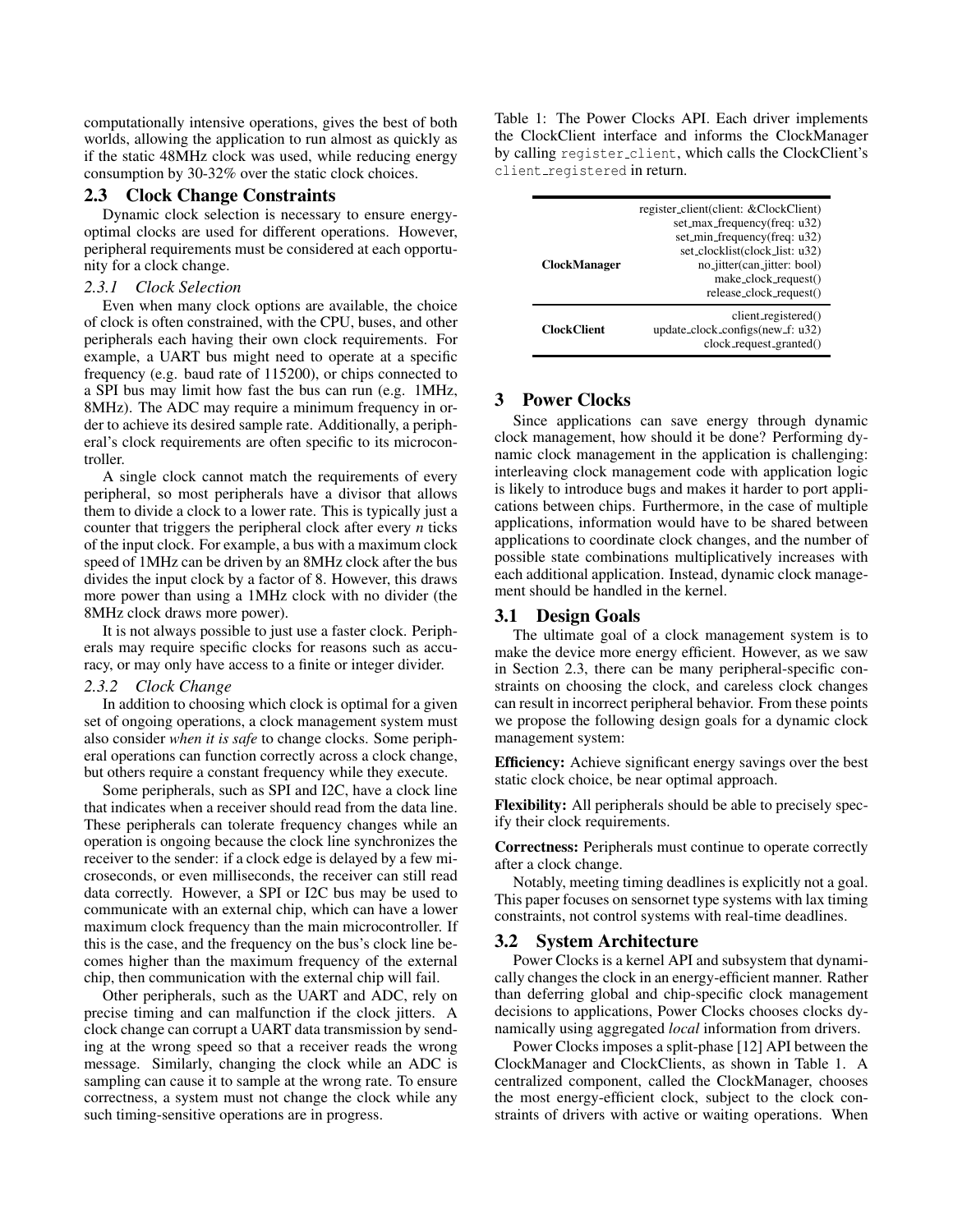

Figure 2: Example interaction of a ClockClient (the ADC driver) with the ClockManager. When an app requests ADC samples, the ADC driver interacts with the ClockManager

choosing the clock, the ClockManager also takes into account whether the current workload is compute or I/O bound.

Each peripheral driver serves as a ClockClient, and registers itself with the ClockManager during initialization. Each client informs the manager of its clock requirements before performing any operations that require a clock. Requirements can include the minimum and/or maximum frequency permitted for an operation, whether the peripheral can tolerate a clock change mid-operation, and optionally a specific list of allowed clocks. When the active clock is compatible with all of a client's requirements, ClockManager issues a callback to the client, signaling that it can begin.

# 3.3 Example Execution

Figure 2 shows an example of Power Clocks in action. An application requests ADC samples from an ADC driver that has implemented ClockClient. The client first saves the request parameters for use in the callback. Next, it reports the ADC's clock requirements to the ClockManager. These requirements include the minimum clock frequency it needs to achieve its desired sample rate (set min frequency) and that it cannot handle clock changes mid-operation (no\_jitter). The client calls make clock request, asking the ClockManager for a clock that meets its reported requirements, and returns to wait for a compatible clock.

When the ClockManager is ready to change the clock, as described in Section 3.6, it uses the process discussed in Section 3.5 to choose the next clock. After the clock is changed, the ClockManager issues a callback to the client (clock-request\_granted), signaling that it can begin operation using its saved parameters. Because the ADC client specified that it was a no-jitter peripheral, the ClockManager will not change the clock until the client releases this constraint, regardless of requests from other clients.

Once the client finishes ADC sampling, it releases its requirements (release clock request). With only compute operations left, the ClockManager races to sleep, switching to the low-energy clock to complete remaining computations so the chip can enter deep sleep.

# 3.4 Meeting Design Goals

The API between ClockManager and its clients enables Power Clocks to achieve its three design goals.

## *3.4.0.1 Efficiency*

Power Clocks implements the energy-efficient strategy of using the low-power clock when there are any I/O bound operations, and using the low-energy clock when there are only compute bound operations. When there are both I/O and compute bound operations, the most energy efficient clock is the slowest clock that allows computation to finish before I/O operations. For such cases, Power Clocks uses the I/O operations' low-power clock because applications designed for low power nodes rarely overlap lengthy computation with I/O. Power Clocks tracks active I/O bound operations through peripheral calls to make\_clock\_request and release clock request. Section 5 evaluates Power Clocks's energy efficiency.

Power Clocks addresses the challenge of clock changes incurring time and energy overheads by waiting for a set time quanta before switching to the low-energy clock for compute operations. This delay reduces the energy wasted by always changing the clock for short computations.

#### *3.4.0.2 Flexibility*

Power Clocks gives clients flexibility in requesting clocks. Peripherals' clock requirements often vary per operation. For instance, the SAM4L's SPI generates its baud rate using a divisor between 1 and 255 to divide the clock. In order to achieve a 1,000,000 baud rate, the SPI needs a clock frequency between 1MHz and 255MHz. set\_max\_frequency and set min frequency allow peripherals to express their clock requirements as a range of allowed frequencies. Peripherals may also require specific clocks. For instance, the ADC may want to only use clocks that produce accurate sample times regardless of environmental conditions. set\_clocklist would allow the ADC to limit its list of allowable clocks to those with higher stability.

#### *3.4.0.3 Correctness*

Ensuring correct peripheral operation requires allowing peripherals to adjust their clock related configurations prior to clock changes. Power Clocks does so through update clock configs, which the ClockManager calls on Clock-Clients with active operations, before the clock change if the new clock is faster, and after the clock change otherwise.

No-jitter peripherals such such as UART or ADC, which can malfunction if the clock frequency changes during an active operation, report their requirement with the no-jitter method. ClockManager will not change the clock unless all active clients support jitter.

### 3.5 Clock Selection Algorithm

If a client calls make clock request and its clock requirements are compatible with the current clock, the manager issues a clock request granted callback only if doing so will not further delay outstanding requests. This prevents starvation, which happens when a series of new requests cause an outstanding request to delay indefinitely.

A new request does not delay pending requests if two conditions hold. First, the requesting client cannot have  $no\_jit$ ter set: otherwise, it will lock in the current clock, prevent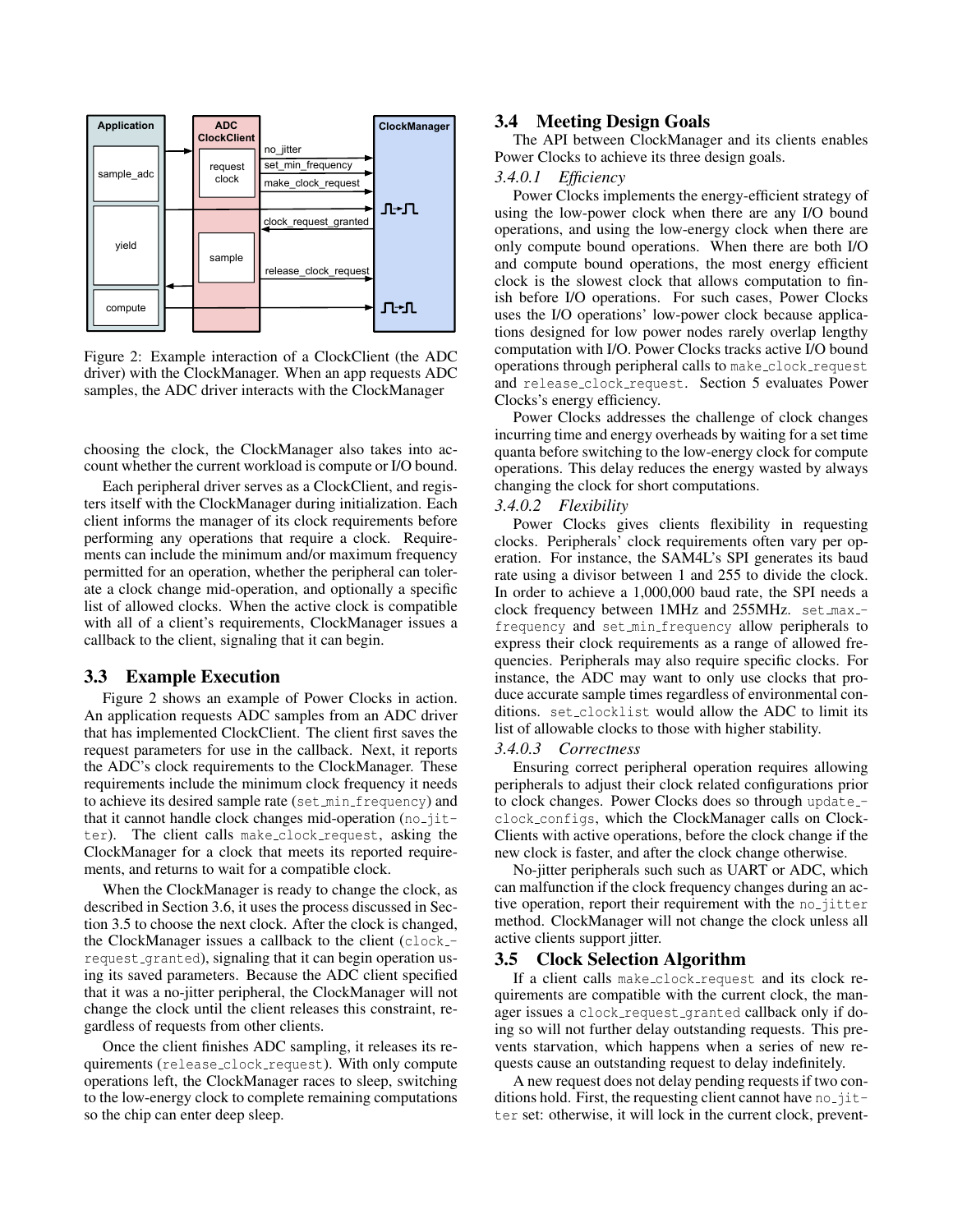ing pending requests from changing the clock. Second, there must exist a clock that satisfies both the requesting client and all pending clients. This ensures that when the clock can be changed, if the requesting client is still active, the Clock-Manager can change the clock to one that services all of the pending requests. If a client's request does not meet these two conditions, the ClockManager enqueues it.

The request queue is a FIFO queue. When a clock change occurs, the ClockManager starts at the head of the queue and iterates through the requests, finding the intersection of each request's clock requirements with that of requests before it. The first request finds the intersection of its clock requirements with that of clients with active operations, ensuring that whatever clock is chosen will not interfere with their operations. If a request causes the intersection to be zero, the ClockManager skips it.

If the final intersection has multiple clocks, ClockManager chooses the lowest power one. If the request queue is empty when a clock change occurs, it selects the low energy clock. All of the pending requests that are not serviced keep their ordering in the queue: the first (oldest) request with zero intersection will become the first request in the queue and receives the highest priority.

## 3.6 Clock Change Conditions

At a high-level, Power Clocks aims to choose the most energy efficient clock at each instant of operation. However, eagerly changing clocks immediately in response to requests from ClockClients is sub-optimal because of two phenomena: *lockout* and *thrashing*. To address both of these, Power Clocks takes advantage of typical characteristics of low-power applications.

*Lockout* can occur when a client requires the no-jitter constraint, preventing clock changes while the client's operation is outstanding, and when subsequent requests have only partially-overlapping clock requirements. If the ClockManager uses a greedy algorithm, it might unnecessarily commit to a clock incompatible with subsequent operations, forcing them to be serialized and prolonging the MCUs active time.

For example, if an application initiates an ADC operation—which cannot tolerate clock changes and needs at least a 1MHz clock—immediately followed by an I2C operation—which needs at least a 4MHz clock—the Clock-Manager could commit to the 1MHz clock for the ADC operation and be forced to delay the I2C operation until the ADC completes. In this example, it would be more time and energy efficient to wait until both the ADC and I2C clients have submitted their clock requests before changing the clock. This would cause the ClockManager to choose the 4MHz clock, allowing both operations to occur in parallel.

To address such cases, Power Clocks waits to make more informed clock choices. Power Clocks assumes an asynchronous operation model (typical for low-power systems) where applications initiate I/O operations asynchronously and are notified of completion through callbacks after yielding their thread of execution. Power Clocks initiates a clock change once all applications are yielded, as this indicates that all I/O requests have been made. At this point, the Clock-Manager can make an optimal clock choice based on a global view of concurrent I/O operations. While this is not a perfect

solution, it works well for Power Clocks because it allows parallelizing peripheral operations despite no-jitter peripherals preventing clock changes. This strategy can also save energy by reducing the number of needed clock changes.

*Thrashing* is the result of frequently switching between clocks when the CPU is active for short bursts between I/O operations. Because clocks take time to stabilize, there is a fixed energy cost to clock changes that often outweigh the benefit of short bursts of more energy-efficient operations.

Power Clocks reduces the overhead of thrashing by using application time quantum expirations as a signal that the application is running a long compute bound operation. When the time quantum expires, if there are no I/O bound clients, Power Clocks changes to the low-energy clock. This heuristic is based on the observation that CPU utilization in lowpower embedded systems is highly bimodal: it either is very short (e.g. lightweight I/O processing) or very long, taking hundreds of milliseconds (e.g. occasional signal processing or cryptographic operations).

# 3.7 Limitations

While Power Clocks performs well for the typical senseprocess-send application, there are several edge cases for which other approaches may outperform it.

First, if a single static clock happens to be the most energy-efficient approach (e.g. if applications are almost entirely compute-bound), Power Clocks adds unnecessary overhead. Power Clocks is not useful for such applications.

Second, if a no-jitter operation never completes, Power Clocks will never change clocks. For instance, an application that samples the ADC continuously would prevent Power Clocks from ever changing the clock once the ADC starts. No-jitter peripheral operations can delay or even starve other peripheral operations waiting for a clock change. Though Power Clocks does not address continuously running operations that require a constant clock, energy-limited applications rarely have such peripheral operations.

Third, latency sensitive applications may fail to meet timing deadlines under Power Clocks. In addition to Power Clocks's code overhead, operations may experience latency waiting for the clock to change. Furthermore, peripheral driver code is processed by the CPU, so when a low power, slower clock is used to run a peripheral's I/O bound operation, some of that peripheral's driver code for things such as peripheral configuration or interrupt handling will also run on that slower clock. All this means that for an application using Power Clocks, tasks are likely to finish later than in a system using a fast static clock choice. There is a fundamental trade-off between minimizing power and maximizing throughput. Integrating real-time requirements into Power Clocks is an area of future work.

## 4 Implementation

Power Clocks is implemented in the Tock embedded operating system, which is designed to run multiple concurrent, mutually-distrustful applications on low-power microcontrollers [20]. Prior to this work, Tock used a single static clock.

Power Clocks is implemented on two microcontrollers: the Atmel SAM4L [27] on the imix development board, and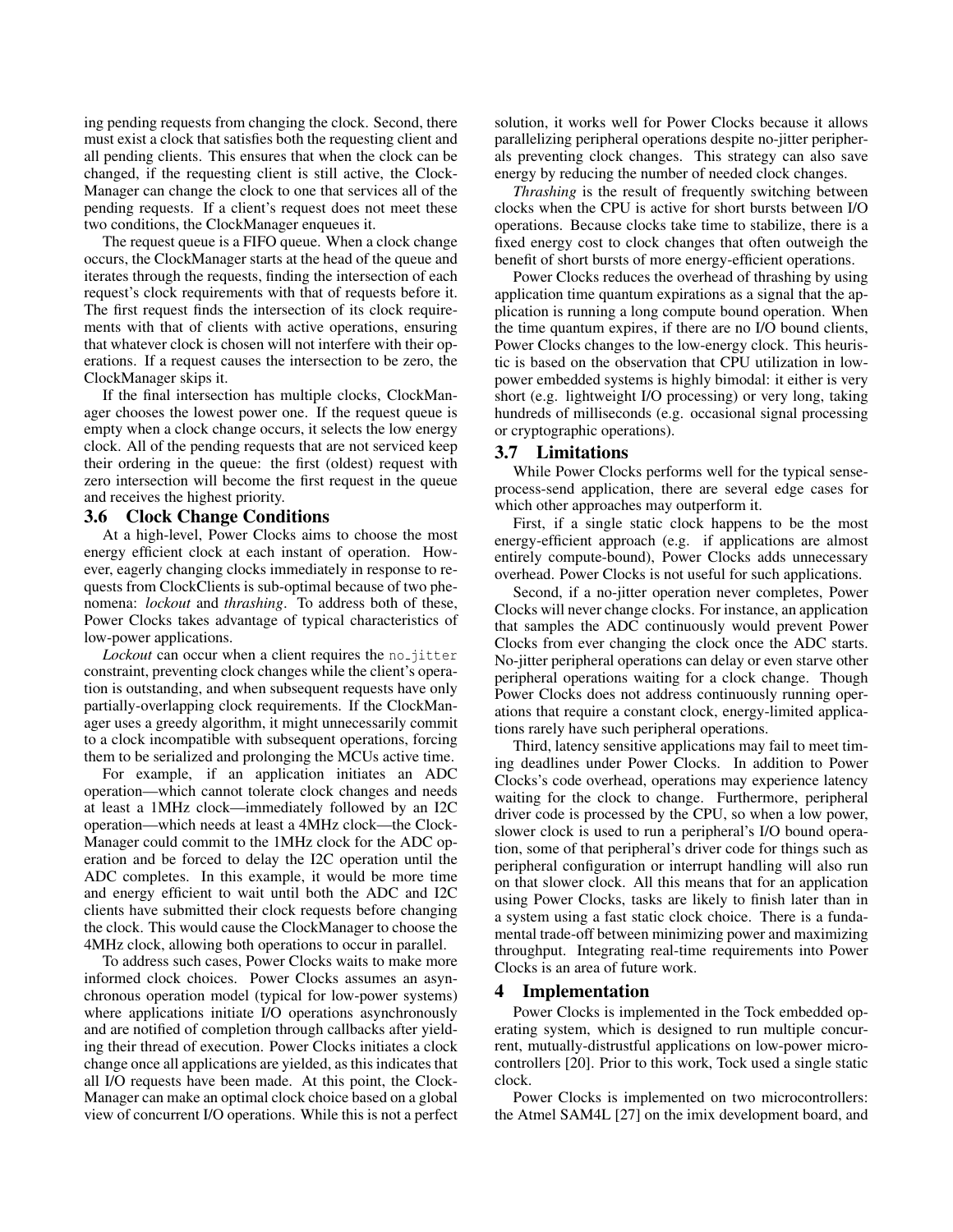the NXP K66 [16] on the Teensy 3.6 development board. The SAM4L and K66 are chosen because they both have multiple clock sources that the user can directly select from, and support a range of peripherals that make clock choice nontrivial. The two clock systems also have differences that test Power Clocks's ability to generalize to different architectures.

# 4.1 Tock

Tock's kernel code is split into code that is portable across microcontrollers, and code that is specific to a chip or architecture. The ClockManager and ClockClient interfaces are in the portable section of the kernel. Adapting chip-specific drivers to work with Power Clocks requires at most a few dozen lines of code. This code informs the ClockManager of clock requirements and defers performing an operation until it receives a callback.

Power Clocks requires changes to Tock's scheduler to have it notify the ClockManager when it's time to change the clock. The scheduler requests a clock change in one of two situations. The first is just before the board goes to sleep (the scheduler is about to issue a wait-for-interrupt, or wfi instruction). This indicates that all applications have yielded and the full set of parallel I/O operations have been requested. At this point, the ClockManager chooses a clock based on the request queue, as described in Section 3.5.

The second situation is when an application has spent longer than a time quanta on computation, indicating longrunning computation. The time quanta used by Tock is 10ms. When this happens, the scheduler notifies the ClockManager that the application is doing compute, and if the ClockManager determines there are no active peripheral operations, it changes to the low-energy (fast) clock.

# 4.2 Example Chip: SAM4L

The Atmel SAM4L has 64 kB of RAM and 512 kB of flash. The SAM4L has seven clocks that can drive the system clock, as shown in Table 2. Higher frequency clocks are more expensive (more current) but more efficient (less energy per clock tick).

Table 2: The current is measured with the SAM4L in RUN mode, where the CPU and peripheral clocks are on and the CPU is executing NOP instructions. Energy numbers are calculated assuming a 3.3V voltage source.

| Clock            | Freq<br>(MHz) | <b>Measured</b><br><b>Current</b><br>(mA) | Energy/<br><b>Clock Tick</b><br>(pJ) |
|------------------|---------------|-------------------------------------------|--------------------------------------|
| <b>RCSYS</b>     | 0.113600      | 1.14                                      | 33116                                |
| RC1M             |               | 2.90                                      | 9570                                 |
| <b>RCFAST</b>    | 4.3           | 4.12                                      | 3162                                 |
|                  | 8.2           | 5.48                                      | 2205                                 |
|                  | 12            | 6.36                                      | 1749                                 |
| OSC <sub>0</sub> | 16            | 6.76                                      | 1394                                 |
| RC80M            | 80            | 11.28                                     | 465                                  |
| DFLL             | $20 - 150$    | 6.56-22.80                                | 1082-502                             |
| PLL.             | 48-240        | 11.90-26.70                               | 818-367                              |

Some clocks are configurable. RCFAST can be configured to run at either 4, 8, or 12MHz. The PLL can be configured to a frequency in the 48-240MHz range, and DFLL

(Digital FLL) to a frequency in the 20-150MHz range. These extremely configurable frequency ranges can be useful if a driver requests a specific clock frequency that none of the constant frequency clocks can meet or be divided down to. None of the SAM4L peripherals or external peripherals on imix need this functionality, so our implementation does not use it. Handling such cases is future work, when we encounter use cases for them.

The CPU can run at frequencies up to 48MHz, so higher frequency clocks must be frequency divided before use. Therefore, though RC80M seems to have the lowest energy/tick cost at 465pJ/tick, its effective energy/tick cost is actually twice that, at 930pJ/tick, since it must be divided down to 40MHz before use. The PLL at 48MHz therefore has the lowest energy/tick cost, at 828pJ/tick. However, the PLL can take half a millisecond to start up, such that the energy overhead of changing to the PLL makes it inefficient for all but the longest computations. As a result, RC80M is used as the low-energy clock.

The Power Clocks implementation for SAM4L treats RC-SYS as a special case. Normally if a process enters compute mode (it has spent longer than a time quanta on computation), Power Clocks will defer switching to a low-energy clock if there are outstanding peripheral operations. However, if a process enters compute mode when RCSYS is in use, Power Clocks will switch to a faster clock even if other processes have active peripheral operations (as long as none of those peripherals are no-jitter). RCSYS is so energyinefficient that the associated compute cycles just for driver software become a significant cost. The only use case we've found RCSYS to be energy-efficient for is waiting on infrequent GPIO interrupts, where computing is a tiny fraction of application time.

# 4.3 Example Chip: K66

The second microcontroller we examine is the NXP K66. The K66 has 256kB of RAM, 1MB of flash, and its core can run at speeds up to 180MHz, its bus at up to 60MHz, and its flash at up to 28MHz. The K66 has seven clock sources which can be used to drive the CPU and peripherals. The primary clock in use is determined by the on-chip multi clock generator (MCG), which can be configured into one of eight different states, each enabling a different set of output clocks. Changing from one clock to another on the K66 requires transitioning along the MCG's state diagram. Some states serve as transition states and have multiple clocks enabled, incurring correspondingly higher power draws. Power Clocks minimizes time spent in those states, only using them to transition between states with a single clock in use. In cases where transitioning from one clock to another requires passing through an intermediate clock, Power Clocks ensures that active peripherals are compatible with every intermediate clock that is used.

# 5 Evaluation

This section evaluates Power Clocks. It measures the energy savings provided by Power Clocks on the SAM4L over static clock choices by dynamically changing between low-power and low-energy clocks, and compares how Power Clocks does against optimal hand tuned clock changes. It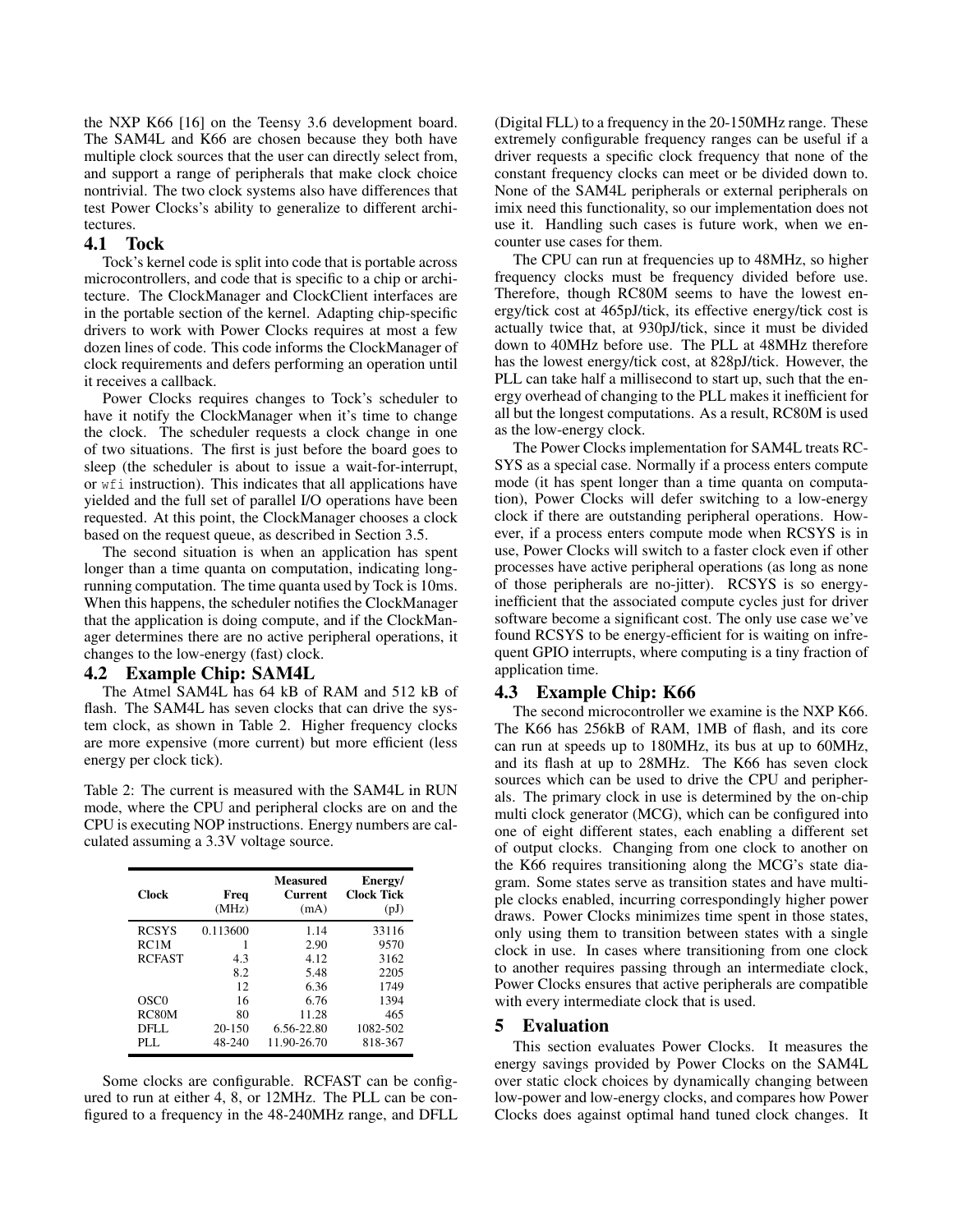also measures Power Clocks's energy savings when multiple independent applications run concurrently, something which is impossible with application controlled power management. We quantify Power Clocks's cost in code size and clock cycles. Finally, we showcase Power Clocks's generality by examining a port to a different MCU, the NXP K66, and by discussing Power Clocks's applicability to other popular chips, STMicro's STM32F303VCT6 and Nordic's nRF52840.

## 5.1 Methodology

All experiments labeled "Power Clocks" use the implementation described in Section 4. Static clock experiments represent clock choices that optimize for either device or compute operations. For experiments using the static lowenergy (fast) clock, we use the DFLL at 48MHz, because it uses slightly less energy per tick than RC80M when no clock changes are required, making for a fairer comparison. Hand tuned experiments use a version of Tock without Power Clocks that simply exposes the clock change mechanism. Kernel hand tuned experiments represent the optimal dynamic clock policy; they rewrite parts of the Tock kernel to implement the application-optimal policy. Application hand tuned experiments place optimal clock changes in the application, representing what might be done by a energy-conscious application developer with hardwarespecific knowledge.

We measured power using a RIGOL DS4024 oscilloscope and voltage with a TI INA210-215 EVM current sense amplifier across a 1ohm resistor in series with the SAM4L's VCC. We use two representative applications to measure clock management's effects on energy efficiency.

## *5.1.1 Audio Classifier*

The first application samples and processes audio to classify ambient noise events, for example to count vehicles on a university campus [1]. The application periodically samples 125ms of audio at 31.5kHz from a microphone connected to the ADC. It applies a Fourier transform to derive 7 frequency bands, computes summary statistics for each band, and sends them to a server using an IEEE802.15.14 radio. Between samples the system is in a deep sleep state.

The ideal policy for this application transitions through 7 different clock stages. In deep sleep, it uses the lowestpower clock, 32kHz RC32k. When it wakes up and starts sampling, it uses the lowest energy clock, 80MHz RC80M. ADC sampling requires a clock 32 times as fast as the sample rate, 4MHz RCFAST4M. Computing the Fourier transform uses RC80M. It sends the data to the radio over a 2MHz SPI bus using RCFAST4M. It waits for the GPIO interrupt from the radio with 1MHz RC1M. On the packet complete interrupt, it goes back to RCFAST4M to send SPI commands to turn off the radio, then returns to deep sleep in RC32k.

## *5.1.2 Groundwater Pollutants*

The second application detects groundwater accumulation and analyzes it for pollutants. [8] The application spends most of its time in sleep, until rainfall generates enough groundwater flow to close a circuit in an external sensor and trigger a GPIO interrupt. It then measures pollutant levels with I2C connected sensors. It compresses sensor readings,



Figure 3: Cumulative energy of the *Audio Classifier* application using five clock policies. Power clocks is within 3% of the hand tuned in-kernel policy and consumes 27% less energy than the best static clock choice. Power Clocks performs worse than hand-tuned clock choices because the computation in the GPIO interrupt handler is much less efficient with a 115 kHz clock than with a 1MHz or 4MHz clock.

detects anomalies, and finally writes the results to flash. In our experimental version of this application, we emulate the groundwater flow detector with a GPIO interrupt and pollutant sensors with other I2C sensors supported by Tock: the result is nearly identical to the original application.

This application progresses through 4 different clock stages. Waiting for a GPIO interrupt uses a very slow clock (RCSYS). Communicating with the I2C sensor at 400 kHz requires at least a 4 MHz clock, so it uses RCFAST4M. The flash abstraction writes in place, so uses a read, erase, write cycle. The read uses the RC80M clock at 40 MHz while the erase and write use RC1M at 1MHz.

## 5.2 Application Energy Consumption

We measured the energy consumption of each application under Power Clocks and four other policies: statically choosing the lowest-energy clock (DFLL 48MHz) and the lowestpower clock (RCFAST at 4MHz), using an application hand tuned policy, and using a kernel hand tuned policy.

#### *5.2.1 Audio Classifier*

Figure 3 shows the cumulative energy consumed by each policy for the Audio Classifier application. Power Clocks consumes 30% less energy than the static low-energy policy and 27% less than the static low-power policy. Power Clocks consumes 2-3% more energy than hand-tuned policies. Figure 4 shows power-over-time profiles of four policies: lowest-power, lowest-energy, kernel hand tuned and Power Clocks. Figure 4a shows that even when the static RCFAST4M clock is used, power consumption varies depending on what is active. Most of the application's energy is spent in computation because a low-power clock has a higher per-tick cost. Figure 4b shows the power profile for the application under a static DFLL clock. Sampling takes the same amount of time as under RCFAST4M but draws much more power. The computation, however, is 12x faster and uses 66% less energy. The low-power clock is more efficient for sampling, but the low-energy clock is more efficient for computation: a dynamic policy that transitions between them will be more efficient.

Figure 4c shows current draw under the ideal hand tuned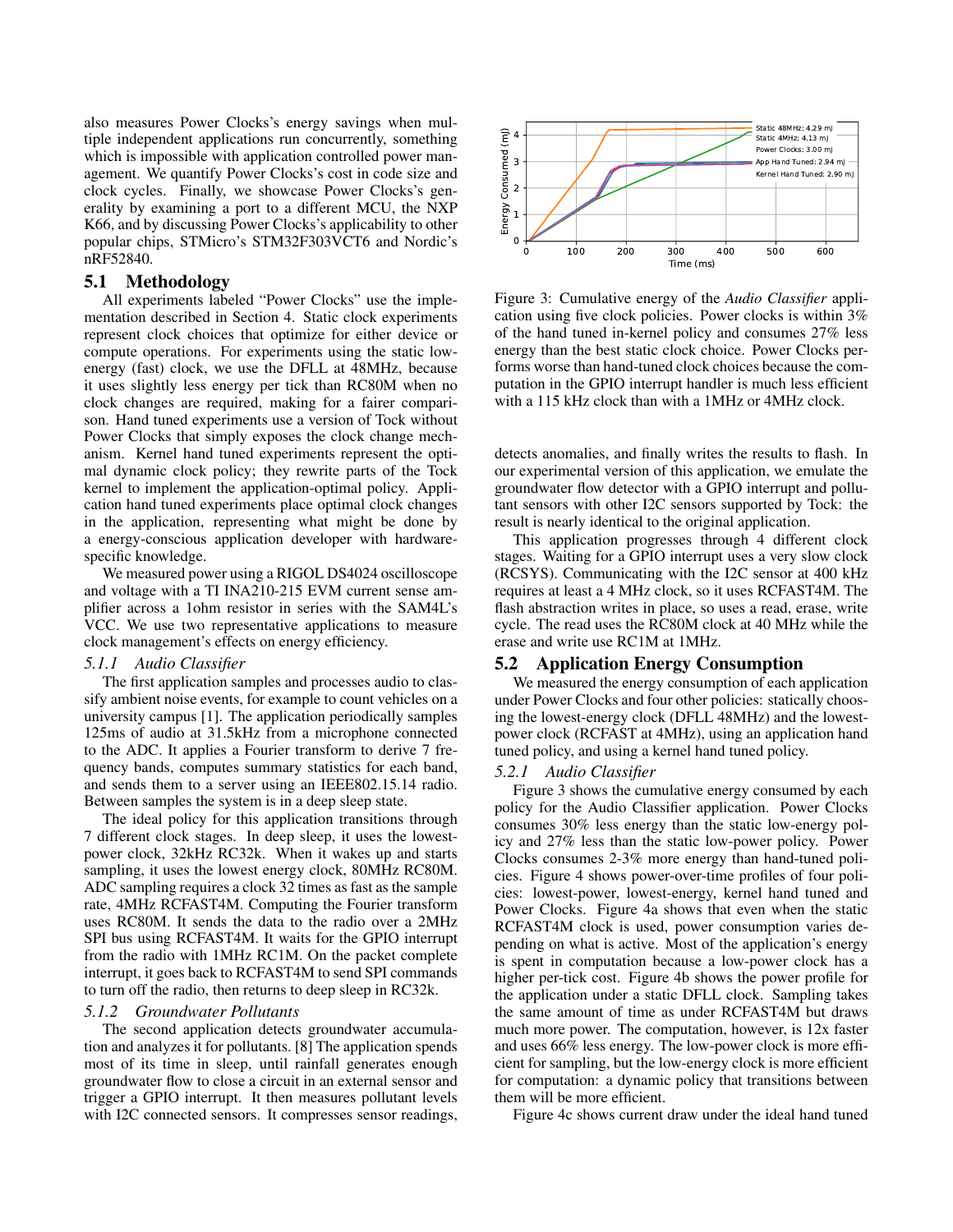

(b) Static DFLL (48 MHz) - Low Energy Clock - Energy: 4.29 mJ





(d) Power Clocks- Energy: 3.00 mJ

Figure 4: Power profile of the Audio Classifier application with different clock policies. Power Clocks picks the same clock as the ideal hand-tuned policy, except that it waits for a timeslice expiration to switch to a fast clock when the ADC completes, and waits on the GPIO interrupt with RCSYS.



(a) Power Clocks- Energy: 3.51 mJ

Figure 5: Power profile with multiple applications when the active periods of each app overlap. Power Clocks chooses the correct clock even when devices with different preferred clocks execute simultaneously, as evidenced by use of the 4MHz clock when app 1 ADC sampling occurs simultaneously with app 2 flash writes, although flash would use the 1MHz clock when executing alone. With multiple applications, an OS abstraction for clock management is the only viable strategy for saving energy via dynamic clock selection.

Table 3: Energy consumption of the Groundwater Pollutants app with 4 different clock management schemes over different operational periods. "Active only" refers to the time before the application returns to waiting on an interrupt.

| <b>Scheme</b> | <b>Measurement Time</b> |                   |        |
|---------------|-------------------------|-------------------|--------|
|               | <b>Active Only</b>      | 300 ms            | 1 dav  |
| Static 4MHz   | $0.47 \text{ mJ}$       | $2.33 \text{ mJ}$ | 407 J  |
| Static 48MHz  | $0.55 \text{ mJ}$       | 5.69 mJ           | 1729 J |
| Hand Tuned    | $0.40 \text{ mJ}$       | $1.06$ mJ         | 150J   |
| Power Clocks  | $0.41$ mJ               | $1.07 \text{ mJ}$ | 150 J  |

policy, while Figure 4d shows Power Clocks, which has nearly identical behavior to this ideal. There are two notable differences. First, Power Clocks computes for a 10ms time quanta using RCFAST4M before transitioning to an 80MHz clock, while the hand-tuned implementation knows it is executing a long computation so switches to 80MHz immediately. This brief period of using a sub-optimal clock, plus the CPU cycles of clock manager logic, leads to about 0.5% energy overhead for Power Clocks. Second, Power Clocks waits for a GPIO interrupt from the radio using RCSYS instead of RC1M, adding another 2.5% overhead. The handtuned policy can exploit the knowledge that the GPIO interrupt from the radio will return very quickly, such that the energy cost of computing the interrupt handler with such an inefficient per-tick clock (RCSYS) outweighs the savings from RCSYS being lower-power while waiting. The application hand-tuned policy is less efficient than the kernel one due to the overhead of making system calls to change the clock and longer periods of executing the CPU at a lower-power clock due to these boundary crossings.

#### *5.2.2 Groundwater Contamination*

Table 3 shows the energy consumption of the Groundwater Contamination application under four policies as the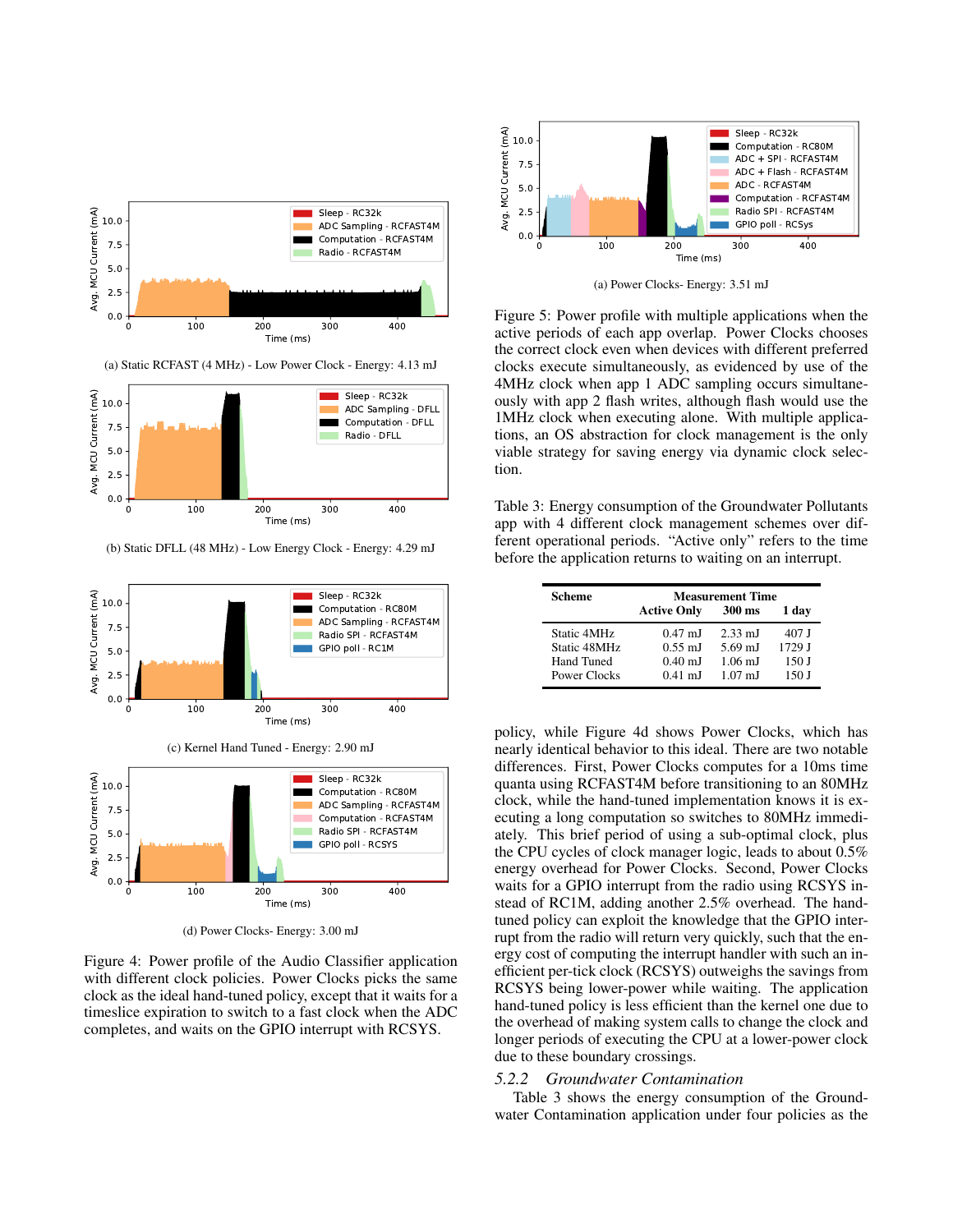

Figure 6: Cumulative energy of the *Groundwater Pollutants* application using five clock policies. All 3 dynamic policies perform within 1% of one another, while consuming 54-55% less energy than the best static clock choice over just a 300ms period. The savings come from no static clock choice being able to satisfy all device requirements *and* achieve lowestpower operation while waiting for a GPIO interrupt.



Figure 7: Cumulative energy of the multiple application example when application execution overlaps. Power Clocks uses 28% less energy than the best static clock and 6% less than running the applications sequentially.

frequency of event detection changes. Over 300ms, the three dynamic policies are all within 1% of each other, and consume 54-55% less energy than the best static approach. These savings come from the long periods when the application waits for a GPIO interrupt, during which the clock dominates power draw. Using a static clock, the clock must be fast enough for I2C operations (4MHz), while with dynamic clocks the system can drop down to RCSYS. Figure 6 shows the cumulative energy consumed by each policy for the Groundwater Contamination application when the sample interval is 300ms: the long periods of GPIO waiting (the long straight lines) dominate energy consumption. Power Clocks achieves equivalent or slightly better energy efficiency than hand-tuned approaches, without requiring application-level energy management logic or an application-specific kernel.

# 5.3 Multiple Applications

To evaluate Power Clocks by its ability to efficiently coordinate multiple simultaneously running apps, we flashed the two apps described in Section 5.1 onto the same board. We slightly modified the groundwater pollution app to collect pollution measurements on a timer instead of in response to a GPIO interrupt (otherwise waiting on GPIO interrupt dominates consumption). We measure two scenarios - when their active periods overlap and when they do not.



Figure 8: Cumulative energy of the multiple application example when the applications execute sequentially. Power Clocks consumes 25% less energy than the best static clock.

Table 4: Code size (bytes) comparison

|               | ROM     | diff  |
|---------------|---------|-------|
| Tock          | 132,072 |       |
| +ClockManager | 134.344 | 2272  |
| $+ADC$        | 135.184 | 840   |
| $+F$ lash     | 135.416 | 232   |
| $+GPIO$       | 135,680 | 264   |
| $+I2C$        | 135.848 | 168   |
| $+SPI$        | 136.168 | 320   |
| $+USART$      | 136.420 | 252   |
| Total         |         | 4.348 |
|               |         |       |

Figure 7 shows the cumulative energy used when the active section of both apps overlap. Over a 550ms period, Power Clocks uses 28% less energy than the best possible static clock choice. Figure 8 shows the cumulative energy used when the apps trigger sequentially rather than simultaneously (perhaps as the result of non-overlapping timer expirations). In this scenario, Power Clocks uses 25% less energy than the best possible static clock choice. This difference shows how Power Clocks can exploit overlapping device operations to reduce total energy consumption. This agrees with prior results that parallelizing I/O operations reduces energy consumption [17]. When Power Clocks is used, overlapping app execution and then sleeping uses 6% less energy than executing each app sequentially. Figure 5 shows the power profile when both apps execute simultaneously.

## 5.4 Power Clocks Overhead

This section quantifies Power Clocks's overheads in terms of code size and CPU cycles: code size is a limiting resource

Table 5: CPU cycle overhead of Power Clocks. Overhead scales with the number of clients because some calls iterate across all active clients. For our example applications, the most expensive operation is 1232 cycles, or 30*µ*s at 40MHz.

| <b>Function</b>                             | no jitter           | jitter                             |
|---------------------------------------------|---------------------|------------------------------------|
| make_clock_request<br>release_clock_request | 206-352<br>124      | 195–341<br>$194 + 30 - 36$ /client |
| clock change                                | $812 + 210$ /client | $812 + 210$ /client                |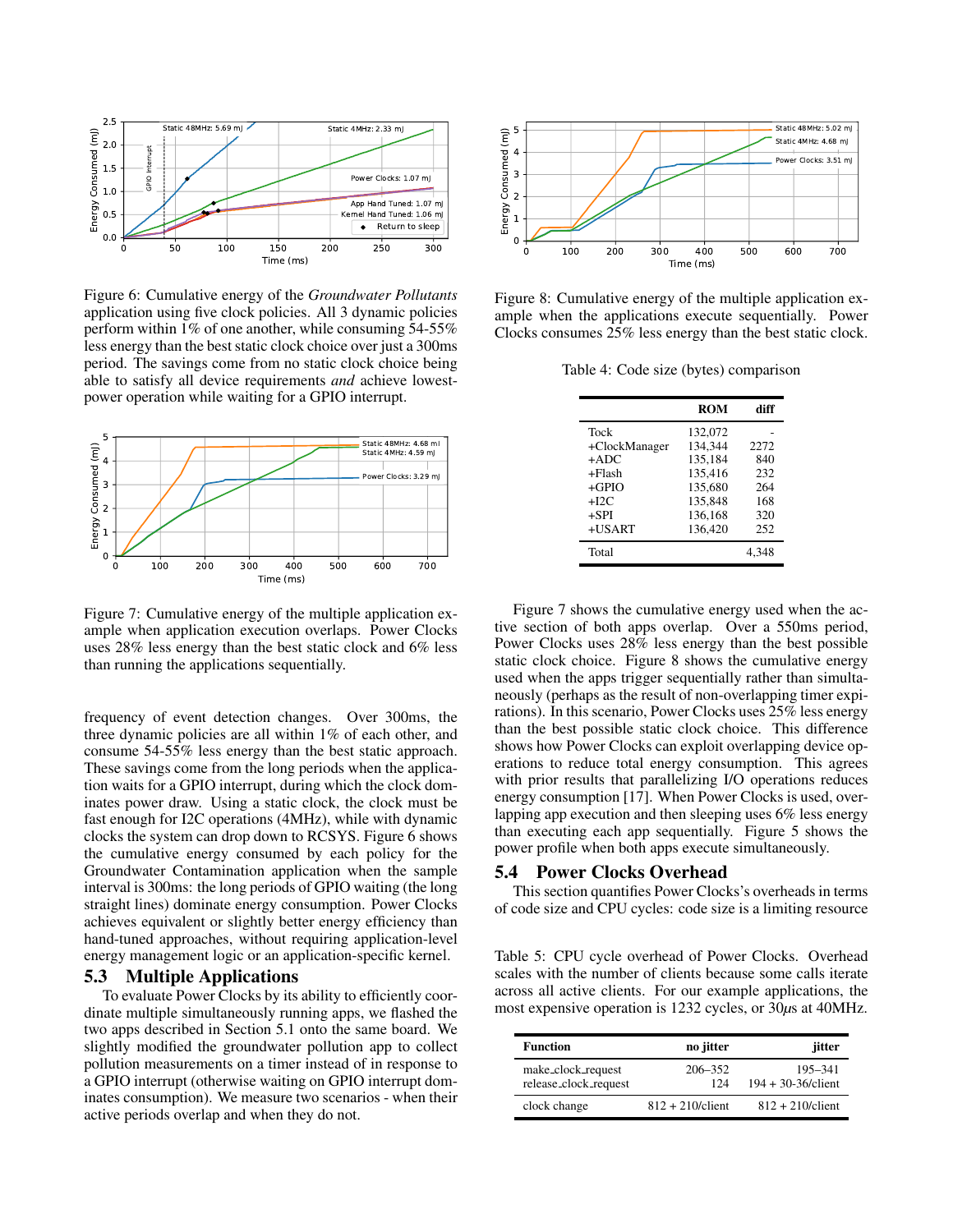in embedded systems and CPU cycles represent energy overhead. Table 4 shows the Tock ROM use as ClockManager and ClockClient support for drivers are added. ClockManager adds 2.3kB of code. Each ClockClient adds a further 168-840 bytes. These numbers are approximate because of inlining and link-time optimization. For example, the ADC adds the most (840 bytes) because of dead code elimination; when there are no ClockClients, the compiler elides some some of ClockManager's logic. Supporting all major SAM4L devices adds a total of 4.4kB of code (3.3%); doing so allows the kernel to automatically reduce energy consumption by over 30%. There is no increase in RAM use.

Table 5 shows the CPU cycle costs of Power Clocks operations. This includes the logic in ClockManager but not the configuration register writes to change the clock (since every dynamic policy has this cost). Some operations require iterating across pending or current requests (e.g., to calculate the best clock) so their overhead increases with the number of active clients. In the multiple application example (Section 5.3), the largest number of active clients is 2 (ADC + SPI). In such a workload most expensive operation in Power Clocks is clock change, at 1232 cycles. On the 48MHz SAM4L microcontroller on imix, this is 25*µ*s; compared to the hundreds of milliseconds that the applications execute, this is a tiny overhead.

## 5.5 Generality

So far, this evaluation has focused on our implementation of Power Clocks for the Atmel SAM4L. However, we believe Power Clocks is portable for use on other modern microcontrollers with different clock requirements. Here, we present an analysis of our implementation for the K66. The K66 has a complex clock system that is very different from the SAM4L, including a state machine of allowable clock changes that increases the overhead of dynamically changing clocks.

We evaluated our K66 Power Clocks implementation using a variation of the audio classifier application. The primary difference is that sending a radio packet is replaced with writing data to flash, as the Teensy 3.6 does not have an on-board radio. The FLL set at 96MHz is the low-energy clock, and a 4MHz internal clock serves as the low-power clock. However, the ADC can only divide the clock frequency by up to 16 times, placing an upper bound on the clock frequencies it can accept. As such, a 16MHz clock is the effective static low-energy clock for comparison. On this platform, Power Clocks achieves 35% energy savings when compared with the best static clock choice when running this example application, as shown in Figure 9.

Though we have not yet implemented Power Clocks on any additional platforms, we can consider two other representative chips from popular families of different vendors. The STMicro STM32F303VCT6 (the core for the STM32F3Discovery platform) [29] is representative of the STMicro STM32 family and is a popular selection for ultralow cost systems. The Nordic nRF52840 [23] is representative of the Nordic nRF5x family, a popular selection for end-user applications such as iBeacon tags due to its clear documentation and higher levels of hardware abstraction.

The STM32F3 chip has a similar clock model to the



Figure 9: Cumulative energy of the *Audio Classifier* application with flash instead of radio for the K66. Power Clocks consumes 35% less than the best static clock. Power Clocks uses more energy than hand-tuned since it waits for a 10ms time quanta before switching clocks during compute, and has an extra transition to/from the low-energy clock at the end.

SAM4L: it has RUN, SLEEP, and STANDBY power modes, and three clock sources that can drive the system clock. Clock control is left to software. Given this similarity, we believe that Power Clocks could offer similar gains on this platform as was demonstrated on the SAM4L and K66.

The nRF52840 generates two primary clocks: a high frequency (64MHz) and a low frequency (32kHz) clock. The high frequency clock drives the CPU, and is also divided to generate 1/16/32MHz peripheral clocks. Power Clocks cannot be applied as the nRF52840 uses a hardware clock controller that automatically distributes clocks to peripherals based on their clock requirements. Software only needs to ensure the clock source is enabled before a peripheral requires the clock, which can be done once during initialization. However, the nRF52840's clock management system is limited in its energy savings. Generating slower peripheral clocks from a 64MHz clock source is equivalent to always using the fastest clock and dividing it down with peripheral specific clock divisors. As long as there are active peripherals, the 64MHz clock must always be generated, even if those peripherals only require a 1MHz clock.

#### 6 Related Work

Reducing energy consumption in computer systems has been an active area of research since the late 1990s. Power Clocks complements and builds on this body of work to be the first system to automatically minimize the energy consumption of active devices in embedded systems. Prior work falls into four major categories: minimizing duty-cycle, trading off performance for efficiency, energy management by the OS, and clock configuration tools.

### 6.1 Minimizing Duty Cycle

Active power draw, such as time spent executing instructions or transmitting on a radio, is usually 1-2 orders of magnitude higher than other system states. The typical first step to reduce energy consumption is duty-cycling: minimizing time spent in the active state. Embedded operating systems such as TinyOS [19] and Tock [20] place the microcontroller in a sleep mode whenever the processor is idle, while Contiki [5] leaves controlling the duty cycle to the application.

Integrated concurrency and energy management (ICEM)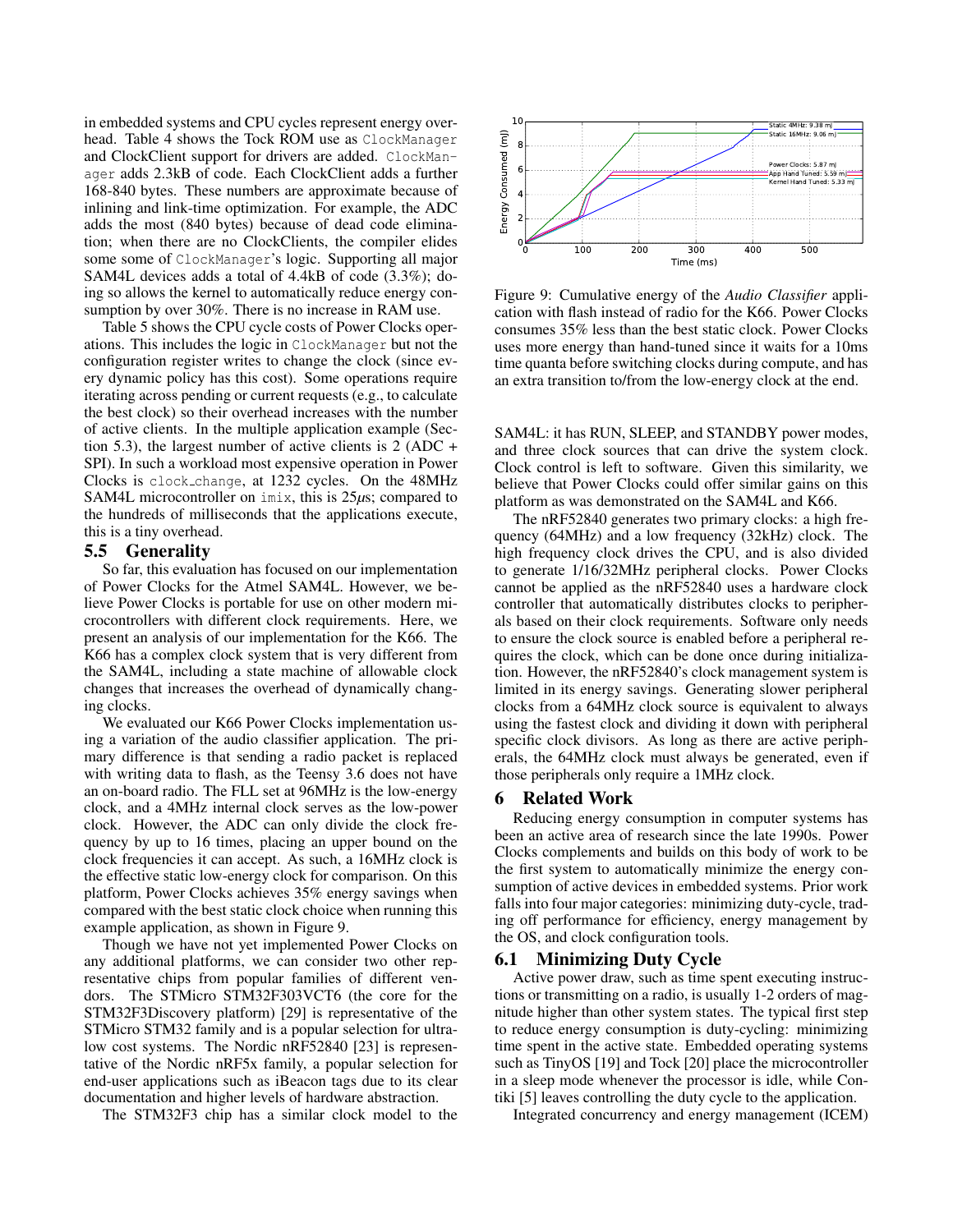uses asynchronous I/O to minimize device active time, so the kernel can group and schedule requests efficiently. [18] Power Clocks's asynchronous clock request API borrows from ICEM's use of asynchronous locks to protect shared resources. ICEM, however, was designed for older embedded systems with a single clock source: it saves energy by minimizing completion time. Power Clocks generalizes this to manage multiple clocks and their interactions with devices.

Dynamic Power Management (DPM) is a refinement of duty-cycle based techniques to support a variety of lowpower modes on modern microcontrollers. DPM allows an OS to automatically transition between different low power modes based on the requirements of device drivers and applications. [2] TI-RTOS [14] is an example of a commercial RTOS that provides robust DPM support. TI-RTOS drivers declare dependencies on hardware resources and allowable sleep modes, and a centralized power manager automatically configures clock gates and power domains. TI-RTOS also handles transitions into low power modes, respecting dependencies of certain drivers on higher power sleep modes.

DPM-like approaches represent the extent of *automatic* low power approaches on embedded OSes today. Zephyr [24] allows for automatic transitions between low power states, but any more complex power control mechanisms are left to the application. Contiki and FreeRTOS leave clock management to applications.

Generally, DPM differs from Power Clocks in several significant ways. DPM does not reduce active power by configuring the core clock speed - a single static clock is used for all wake periods. Further, kernel-based DPM power managers generally run in the idle loop, and thus cannot make any optimizations based on peripheral operations completing if those peripheral operations trigger any other work.

# 6.2 Trading Off Performance for Efficiency

In traditional systems, CPU active power can dominate a device's energy budget. Dynamic voltage and frequency scaling (DVFS) allows a device to trade off performance for efficiency. [31]. The fundamental problem in DVFS is predicting future CPU utilization and correctly handling periodic (e.g., multimedia) workloads [9]. Vertigo [6] and GRACE-OS [32] demonstrated that if applications provide information about their future intentions, the operating system can be more energy efficient without degrading application performance. These techniques have been widely adopted in sensor networks, laptops [7], smart phones [10], and cloud workloads [15].

What Power Clocks does is superficially similar to DVFS, since both result in the system dynamically changing frequency in order to save energy. However, Power Clocks changes the frequency because low power clocks are more energy-efficient for I/O bound operations and low energy clocks are more energy-efficient for compute operations, whereas DVFS changes the frequency because doing so allows to save energy by lowering the voltage.

[2] describes a wealth of energy-aware scheduling algorithms for real time systems, based on DVFS algorithms. These algorithms focus on using the minimum clock frequency (and thus voltage) without ever missing application specified deadlines. In addition to being inapplicable on MCUs that do not support voltage scaling, these techniques miss many of the benefits of Power Clocks. Most real-time DVFS algorithms require a periodic task model, a requirement which most WSN OSes (Zephyr, Contiki, TinyOS, Tock) avoid because of the burden it places on application developers. Further, these algorithms largely require that all tasks being scheduled can operate at any of the available processor speeds, and that the tasks are robust to clock-speed changes even while a task is running. On the systems that Power Clocks targets, these assumptions only hold if seperate dedicated clocks are used for peripherals, which eliminates the power savings from sharing a single clock.

# 6.3 Energy Management

Another body of related work explores how an operating system can manage energy as a resource. The seminal paper in this body of work proposes "Currentcy" as a new resource to consider when scheduling, akin to disk quotas. [33] Implemented in ECOSystem, Currentcy is much simpler than prior approaches like Nemesis OS that are grounded in economic models. [22] The Cinder operating system extends these ideas further, simultaneously allowing an OS to manage both energy and power. [26]

Applications supporting a range of output quality levels ("approximate computing") interact with an OS to choose a trade-off between quality and lifetime. In Odyssey, a power manager "viceroy" provides feedback to adjust the output quality of a variety of applications to meet a system lifetime goal [7]. More recently, JouleGuard introduces a crisp control theoretic framework with provable guarantees. [13]

Pixie OS applies these techniques to embedded systems, proposing resource aware programming. Applications in Pixie OS are structured as dataflow graphs, with individual processing elements reacting to available resources [21] Power Clocks complements this work; while they seek to manage how quickly energy is consumed, Power Clocks seeks to reduce the cost of individual operations, thereby allowing a given energy budget to perform more work.

## 6.4 Clock Configuration Tools

Many modern microcontrollers have complex clock trees, where sets of devices can run off different clock sources, with complex constraints as to which clocks and frequencies can be used. Given the complexity of correctly configuring a system, there exist tools such as STM32CubeMX [30] for STM32 microcontrollers, which adjusts bus frequencies, timers, and devices to work with the user's selection of clock sources, frequencies, and divider values.

Power Clocks is similar to STM32CubeMX in that it adjusts bus frequencies, timers, and devices to work with different clock sources. Unlike the STM32CubeMX, which does this configuration once in expectation of a static clock source, Power Clocks does dynamic configuration as the clock source changes. Further, STM32CubeMX allows for configuration of multiple clock sources to reduce response times, while Power Clocks only uses one system clock at a time in order to minimize energy usage.

# 7 Conclusion + Future Work

Power Clocks is designed to reduce a microcontroller's energy usage by allowing it to dynamically change its clock